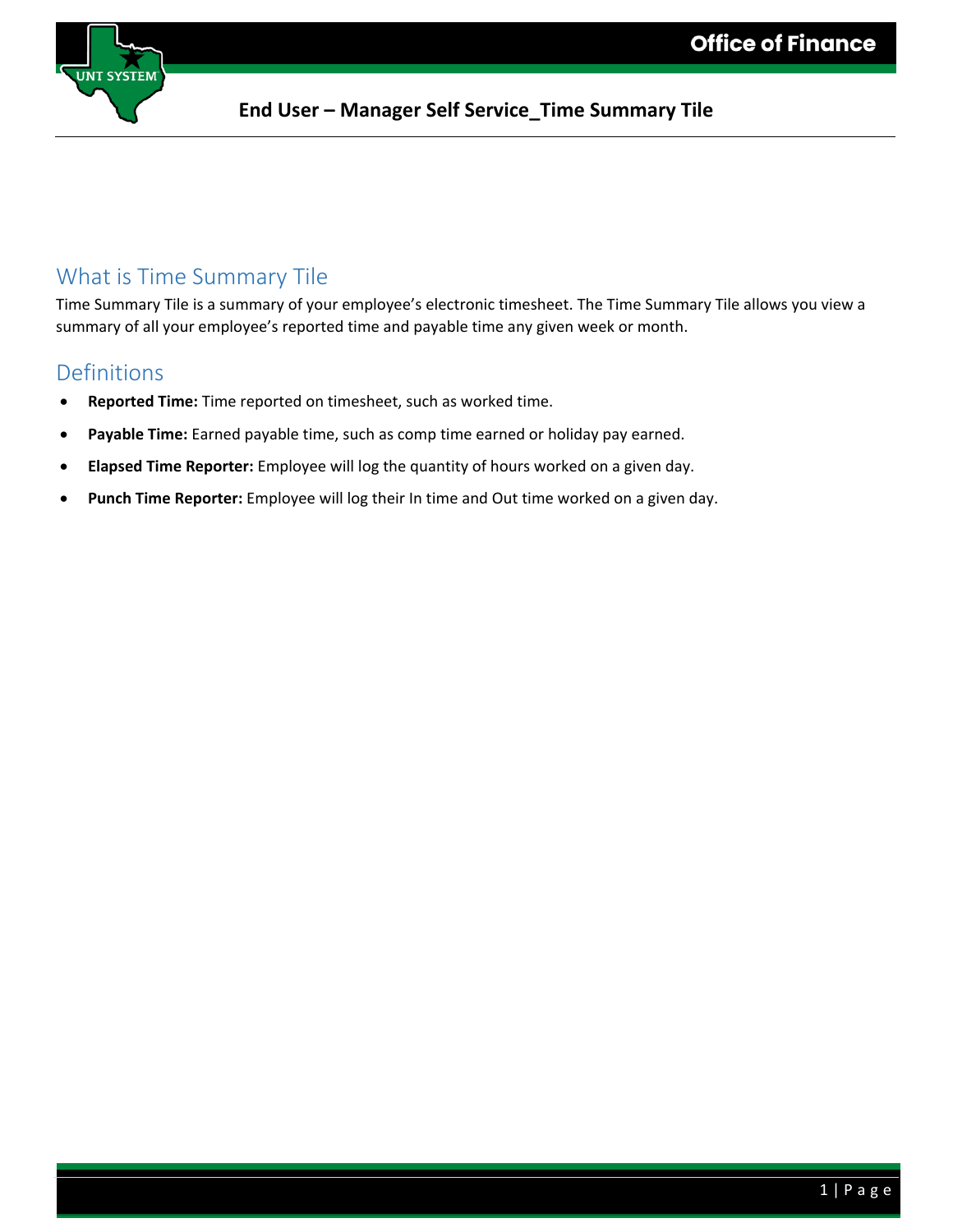

### Navigating to Time Summary Tile:

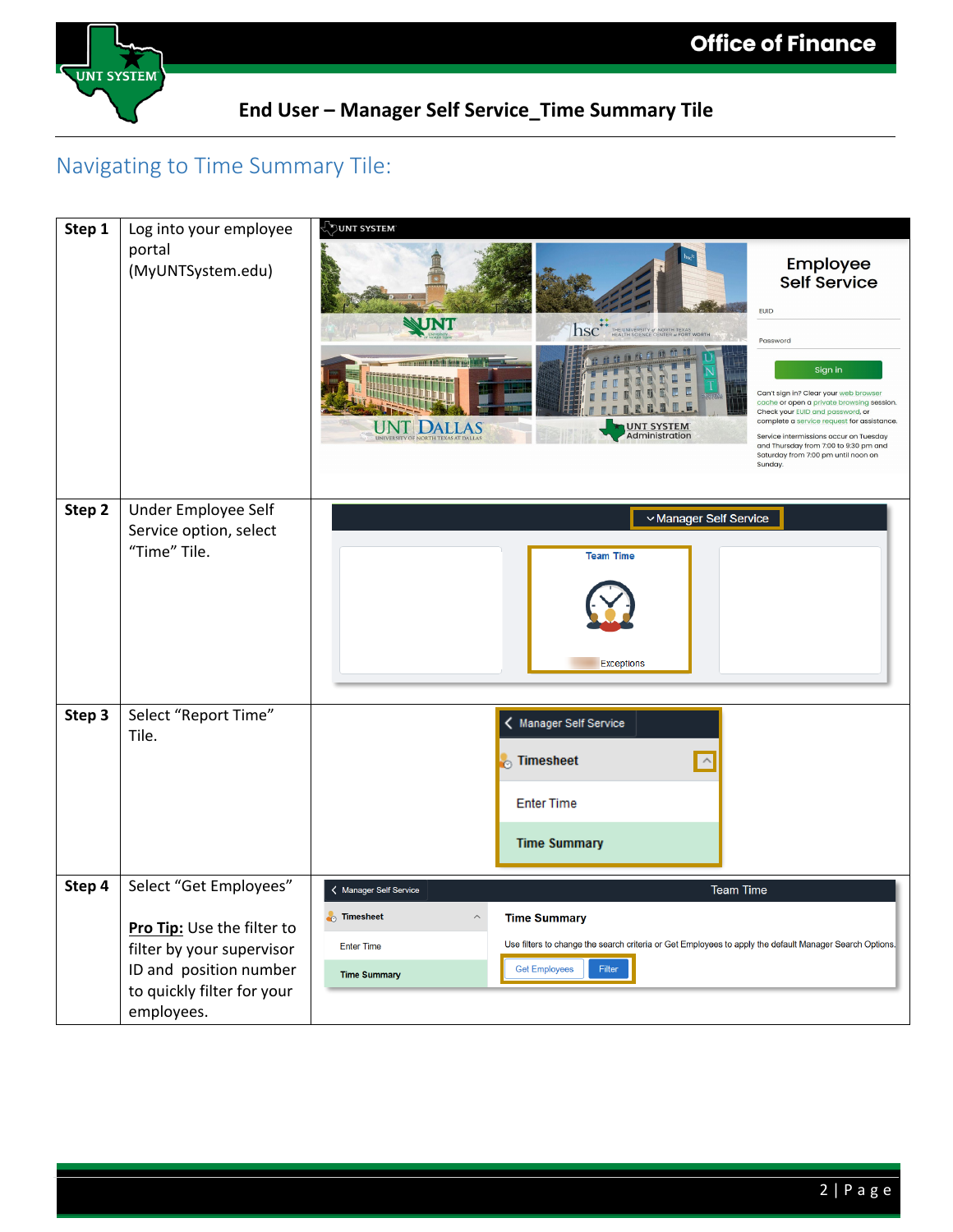

## Fuctions of Time Summary:

| Step 1            | Select the time period in which<br>you wish to review.                                                                                                                   | $\blacktriangleright$<br>$\blacksquare$<br>Thursday, Apr 29, 2021                                                                                                                                                                                                                                                      |
|-------------------|--------------------------------------------------------------------------------------------------------------------------------------------------------------------------|------------------------------------------------------------------------------------------------------------------------------------------------------------------------------------------------------------------------------------------------------------------------------------------------------------------------|
|                   | Or click the date for a calendar<br>pop-up to apprear.                                                                                                                   | <b>Time Summary</b><br>×<br>Calendar<br>2021<br>April                                                                                                                                                                                                                                                                  |
|                   |                                                                                                                                                                          | s<br>s<br>W<br>26 April - 2 May 2021<br>3<br>2<br>Reported 0.00<br>10<br>9<br>Payable Time<br><b>Reported Time</b><br>17<br>11<br>12<br>13<br>15<br>16<br>14<br>23<br>24<br>18<br>19<br>20<br>21<br>22<br><b>Thursday</b><br>ıy<br>30<br>28<br>29<br>25<br>26<br>27<br>28<br>29<br><b>Current Date</b><br>◉<br>$\odot$ |
| Step 1.A          | Select the Job Tile drop down to<br>select the Job in which the time<br>needs to be correct for.<br>You will only see this option if your<br>employee has multiple jobs. | *Job Title<br>(Invalid Value)<br>(Invalid Value)<br>*View By<br>Student Assistant - Regular<br>Student Assistant - Regular<br>۳<br><b>Filters</b>                                                                                                                                                                      |
| Step <sub>2</sub> | Change the View By setting if<br>needed. This is located on the left<br>side of screen.                                                                                  | *View By<br>Period<br><b>Bi-Weekly</b><br>Monthly<br>٢<br>Filt<br>Period<br>Weekly                                                                                                                                                                                                                                     |
| Step 3            | Select Reported Time or Payable<br>time, depending on the<br>information you need to view.<br>Refer to pg. 2 for definitions.<br>$\bullet$                               | 26 April - 2 May 2021<br>Reported 0.00<br><b>Reported Time</b><br>Payable Time                                                                                                                                                                                                                                         |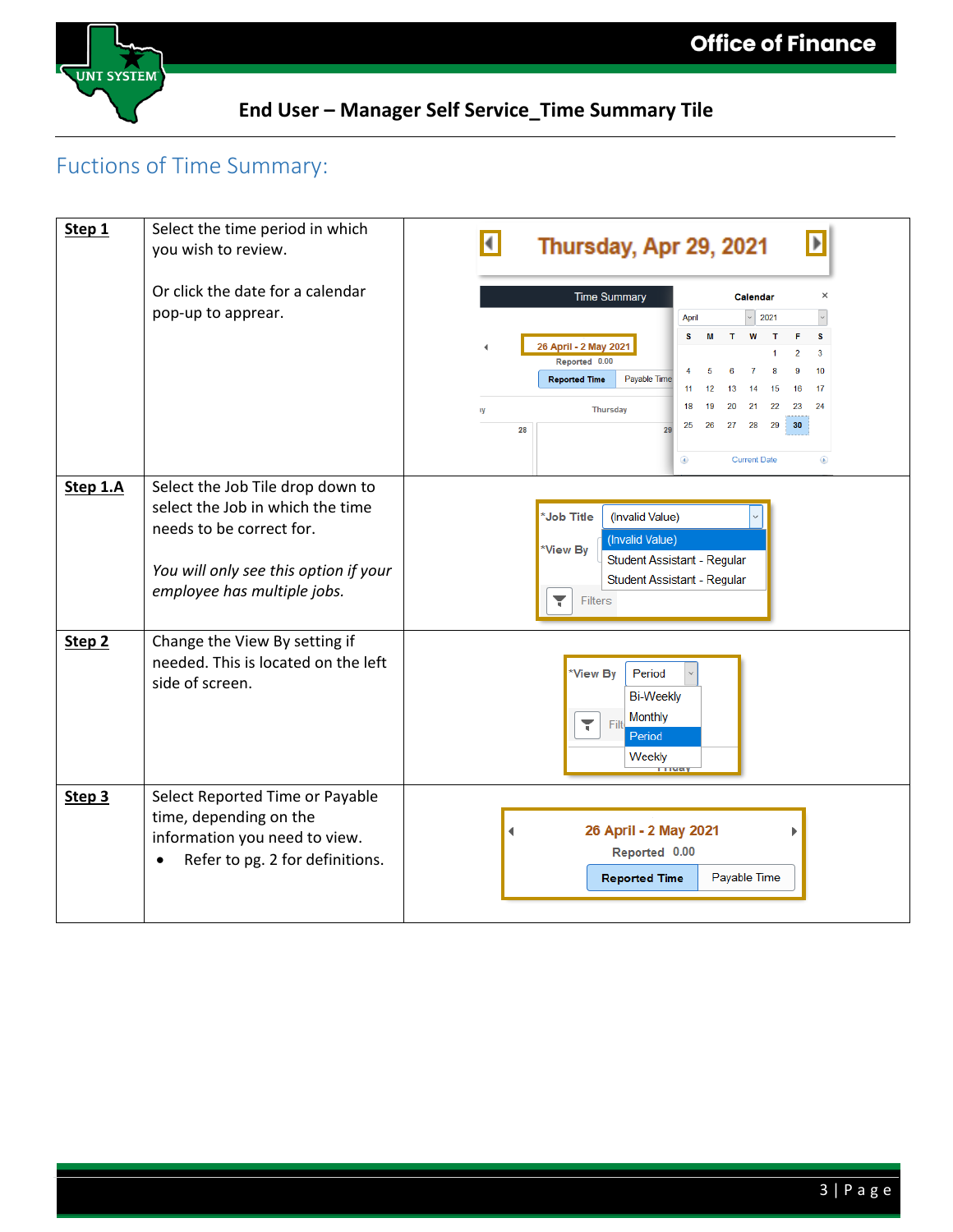



# Correcting a Time Entry:

| Step 1            | Select the employee who<br>needs a correctiom.<br>Navigate to the day in which<br>the time needs to be<br>corrected.<br><b>Select Reported Time</b>                                                                                                                  | 26 April - 2 May 2021<br>Reported 0.00<br>Payable Time<br><b>Reported Time</b>                                                                                                                                                                                                                                                                                                                                                                                                                                                                                                                                                                                                              |
|-------------------|----------------------------------------------------------------------------------------------------------------------------------------------------------------------------------------------------------------------------------------------------------------------|---------------------------------------------------------------------------------------------------------------------------------------------------------------------------------------------------------------------------------------------------------------------------------------------------------------------------------------------------------------------------------------------------------------------------------------------------------------------------------------------------------------------------------------------------------------------------------------------------------------------------------------------------------------------------------------------|
| Step <sub>2</sub> | Select the day that needs to<br>be edited.<br>Select "Actions" button, and<br>"Edit Time".                                                                                                                                                                           | <b>APRIL</b><br>Total Reported: 0.05 Hours, Punch Details: In - 04:38:26PM, Out - 04:41:10PM<br>Time Reporting Code: Regular Hourly Wages - 0.05 Hours<br>29<br>Actions<br><b>Thursday</b><br><b>More Actions</b><br><b>Edit Time</b>                                                                                                                                                                                                                                                                                                                                                                                                                                                       |
| Step <sub>3</sub> | Make the needed timesheet<br>correction.<br>Select the Plus sign to add<br>$\bullet$<br>an additional row for the<br>day to correct the time<br>entry.<br>Select the Minus sign to<br>$\bullet$<br>remove a row of data for<br>the day to correct the<br>time entry. | Punch Time Reporter View:<br>12<br>12:00PM<br>Regular Hourly Wage ~<br>$\circ$<br>8:00AM<br>罱<br>$+$ $-$<br>Reported 0.0<br>Apr<br>1:00PM<br>5:00PM<br>Regular Hourly Wage ~<br>$\alpha$<br>鷣<br>$\circ$<br>$+$ $-$<br><b>Elapsed Time Reporter View:</b><br>Time Reporting Code / Time<br>18-Sunday<br>19-Monday<br>20-Tuesday 21-Wednesday 22-Thursday<br>23-Friday<br>24-Saturday<br><b>Details</b><br>A,<br>Reported 0<br>Reported 0<br>Reported 8<br>Reported 8<br>Reported 0<br>Reported 8<br>Reported 8<br>医<br>8.0<br>$+$<br>$\frac{1}{2}$<br><b>REG - Regular Earnings</b><br>8.0<br>8.0<br>8.0<br>蠹<br>$\ddot{}$<br>UCWK - Univ. Closure Wri ~<br>8.0<br>$\overline{\phantom{m}}$ |
| Step 6            | Select the comment icon to<br>add a comment about the<br>change.                                                                                                                                                                                                     | 14-Friday<br>Scheduled 0<br>Reported 0<br>8.0<br>$\circ$<br><b>Time Reporting Comments</b><br>$\times$<br>Comments related to Time entered for 02/05/2021<br>Comment once entered cannot be altered or removed.<br>Enter comment here.<br><b>Add Comment</b><br>Clear                                                                                                                                                                                                                                                                                                                                                                                                                       |